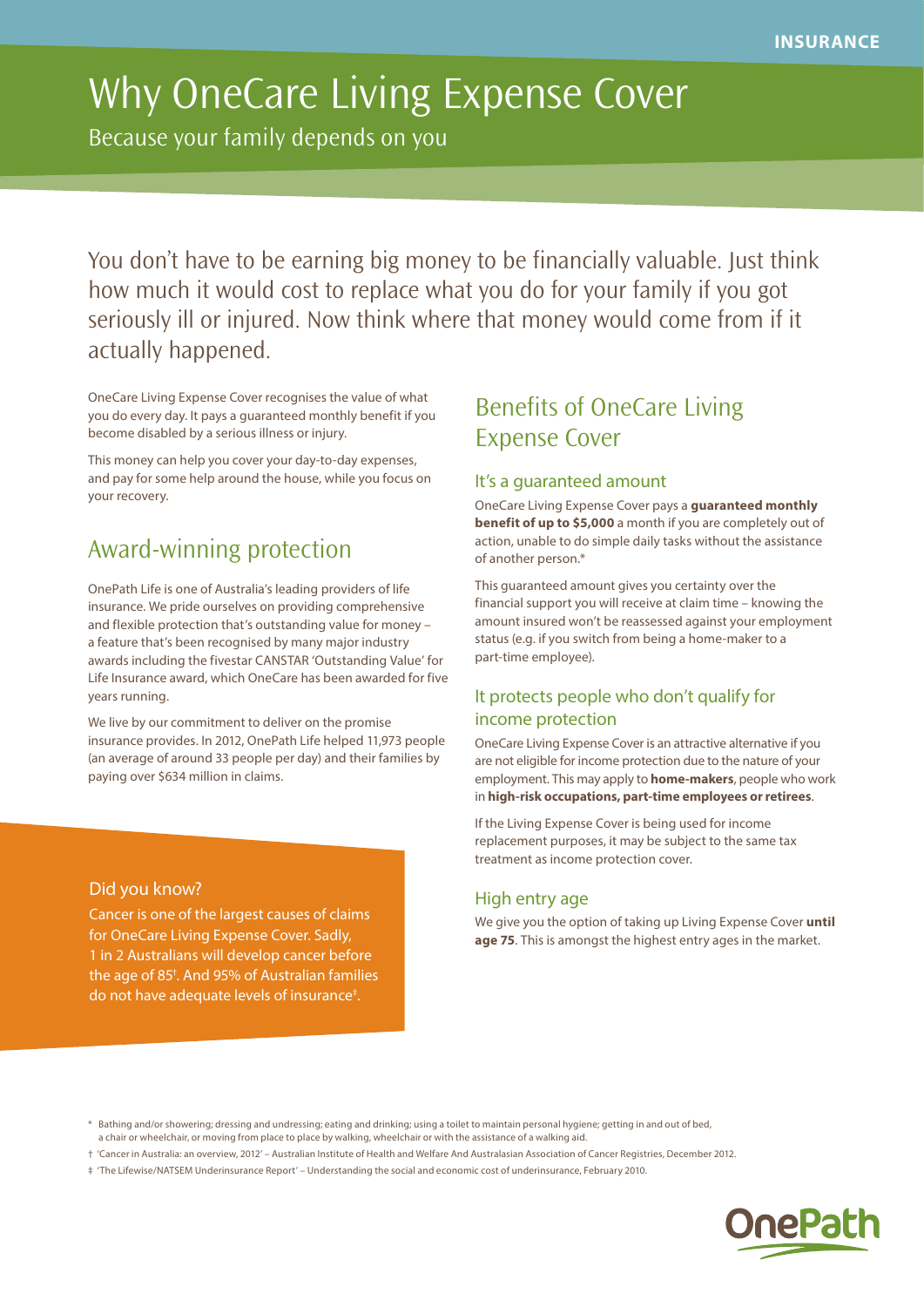

### Benefit period to age 80

We give you three options for your benefit period (i.e. the maximum length of time you can continue receiving benefits), 2 years, to age 65 and to age 80.

### Death Benefit including terminal illness

If you die or are diagnosed with a terminal illness, we will pay a lump sum payment equal to **three times the monthly amount insured** – which you can use to help with medical expenses or your loved ones can use to help cover funeral costs.

### Specific Injury Benefit

If you suffer one of the following specific injuries prior to age 65, we will pay your monthly amount insured for a specified payment period – even if you are not significantly disabled. The specified payment periods are:

| <b>Specific Injury</b> | <b>Payment Period</b> |
|------------------------|-----------------------|
| <b>Paralysis</b>       | 6 months              |
| <b>Loss of limbs</b>   | 3 months              |
| <b>Loss of sight</b>   | 3 months              |

Please refer to the OneCare Product Disclosure Statement for details on these specific injuries.

# Additional protection solutions

Below are some additional protection solutions that are not included in, or part of, OneCare Living Expense Cover. However they may be added to your policy to complement your Living Expense Cover.

### OneCare Life Cover

OneCare Life Cover provides a lump sum, or a combination of a lump sum and instalments, if you die or are diagnosed with a terminal illness. This money can help you eliminate debts, provide for your children's education expenses and deliver an ongoing income to support your loved ones.

### OneCare TPD Cover (Home-maker TPD)

The financial impact of a serious illness or injury involving a home-maker can be far-reaching – particularly if a working spouse needs to take time off work to look after their partner, dependants or both.

Available under OneCare's Total and Permanent Disability (TPD) Cover, Home-maker TPD can provide a benefit of **up to \$2 million** if you suffer an illness or injury that leaves you unable to perform normal domestic duties. This money can help you pay off your debts, pay for additional help and child care, and replace a working spouse's income so they can stop working.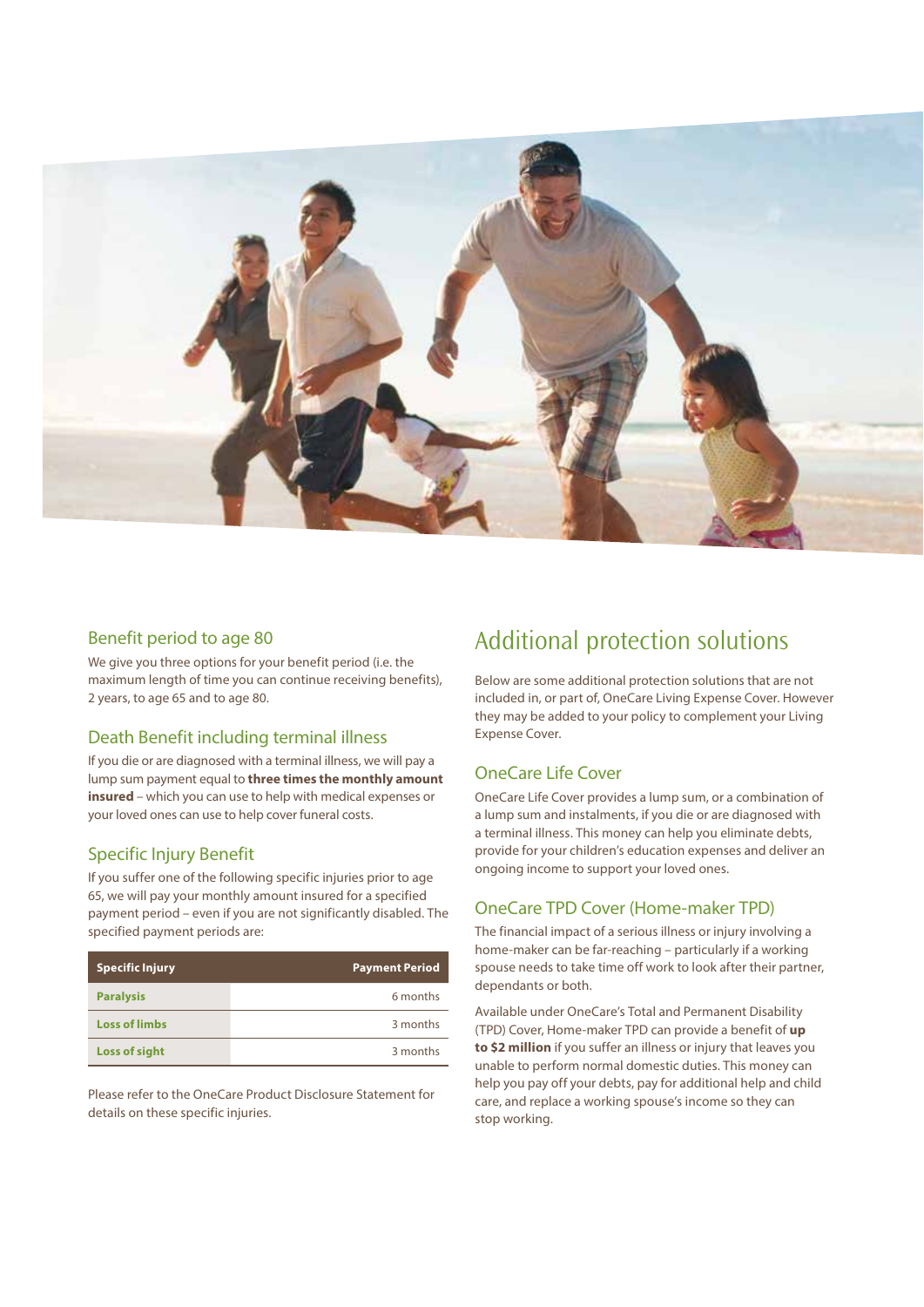### OneCare Trauma Cover

OneCare Trauma Cover pays a lump sum benefit for a range of medical conditions such as cancer, heart and stroke. This money may give you greater control over the quality of care and treatment you have access to, and fund the travel and time off work for family members that may also be required.

If you are planning a family, the Baby Care Option can give you **additional cover during your pregnancy**. It pays you a lump sum benefit if:

- **• you experience a covered complication with pregnancy such as eclampsia (\$50,000)**
- **your child is born with a covered congenital abnormality such as Down's Syndrome (\$50,000)**
- **• your foetus/newborn dies (\$10,000).**

OneCare Trauma Cover is among the most comprehensive in the market, and you **only need to pay for the Baby Care Option if and when you need it**.

### OneCare Child Cover

OneCare Child Cover protects you against the costs associated with a **serious childhood illness**. It pays you a lump sum of up to \$200,000 if your child dies or suffers from listed specified trauma condition.

This money can help pay out-of-pocket medical bills, fund transport and accommodation if you have to travel for treatment, and allow you or your partner to take time off work to care for your child.

### Rewarding your loyalty

#### Premium discounts

We provide packaging discounts of up to 10% if you link your OneCare policies with those of eligible family members or business partners.

#### Qantas Points

You can earn Qantas Points on the premiums you pay for your OneCare policy. You'll earn 1 Qantas Point for every dollar spent on eligible premiums\*.

To find out more, visit onepath.com.au/qff

Not a Qantas Frequent Flyer member? You can join now with no joining fee† at qantas.com/onepathjoin

For more information about our award-winning **OneCare** range, talk to your financial adviser.

\* You must be a Qantas Frequent Flyer member and correctly register valid membership details with OnePath Life within 30 days of taking out a policy before you can start earning Qantas Points on eligible OnePath Life premiums you pay. Qantas Points are earned in accordance with the 'OnePath and Qantas Frequent Flyer Rewards Terms and Conditions' available at onepath.com.au/qff-terms-conditions. Membership and the earning and redemption of Qantas Points are subject to Qantas Frequent Flyer program terms and conditions available at qantas.com/terms. Qantas Points are only earned on premiums you pay after OnePath Life has received your Qantas Frequent Flyer membership details. Qantas does not endorse, is not responsible for and does not provide any advice, opinion or recommendation about this product or the information provided by OnePath Life in this communication.

† Complimentary join fee waiver, a saving of \$82.50, offered by OnePath Life. This complimentary offer may be withdrawn at any time.